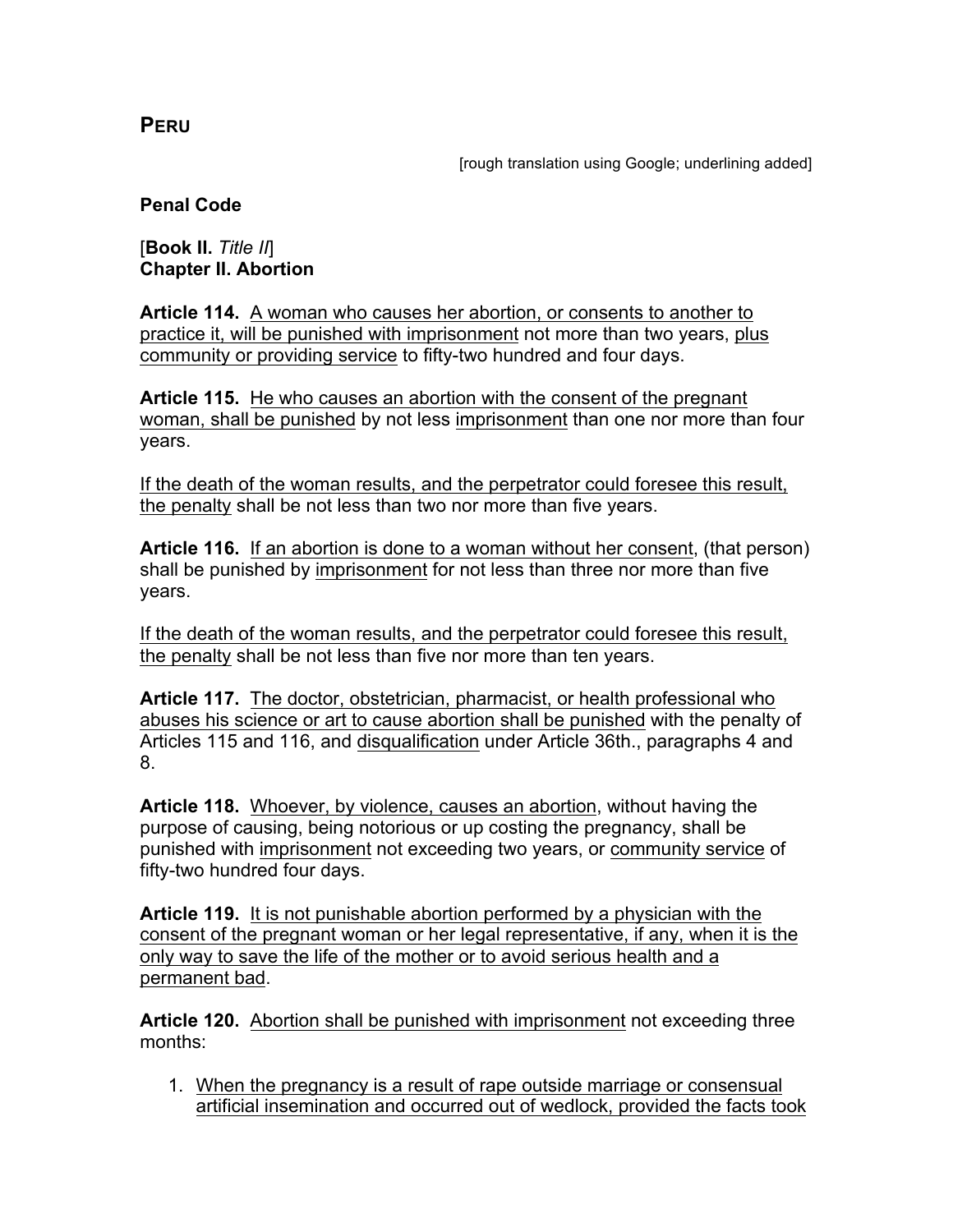been reported to or investigated by the police; or,

2. When it is probable that the developing (child) will have serious physical or mental birth defects, provided there is medical diagnosis.

**Peru Hospital Guidelines for Abortion (2014)** 

Approve the "National Technical Guide for the standardization of the procedure of the **Comprehensive Care of the pregnant woman in the Voluntary Interruption for Therapeutic Indication of Pregnancy under 22 weeks with informed consent within the** framework of the provisions of article 119 of the Penal Code"

### **MINISTERIAL RESOLUTION No 486-2014 / MINSA**

Lima, June 27, 2014

 $\mathcal{L}=\{1,2,3,4,5\}$ 

Having seen, File No. 14-065892-001, which contains Report No. 040-2014-DGSP-DAIS-ESNSSYR / MINSA, of the General Directorate of Health of Persons of the Ministry of Health; and,

### CONSIDERING:

That Article 9 of the Political Constitution of Peru has foreseen that: "The State determines the national health policy. The Executive Branch rules and supervises its application. It is responsible for designing and conducting it in a plural and decentralized way to facilitate equitable access to health services for all";

That, numerals II and VI of the Preliminary Title of Law No. 26842, General Health Law establish that health protection is in the public interest, being the State's responsibility to regulate, monitor and promote it, as well as to promote the conditions that guarantee adequate coverage of health benefits to the population, in socially acceptable terms of security, opportunity and quality;

That, Article 4 of Legislative Decree No. 1161, Organization and Functions Law of the Ministry of Health has foreseen that the Health Sector is made up of the Ministry of Health, as the governing body, the entities attached to it, and those public and private institutions at the national, regional and local levels, and natural persons who carry out activities linked to the competences established in said legal body, and which have a direct or indirect impact on health, individually or collectively;

That, literal a) of Article 5 of Legislative Decree No. 1161, establishes that the governing function of the Ministry of Health is to formulate, plan, direct, coordinate, execute, supervise and evaluate the national and sectoral policy of Health Promotion,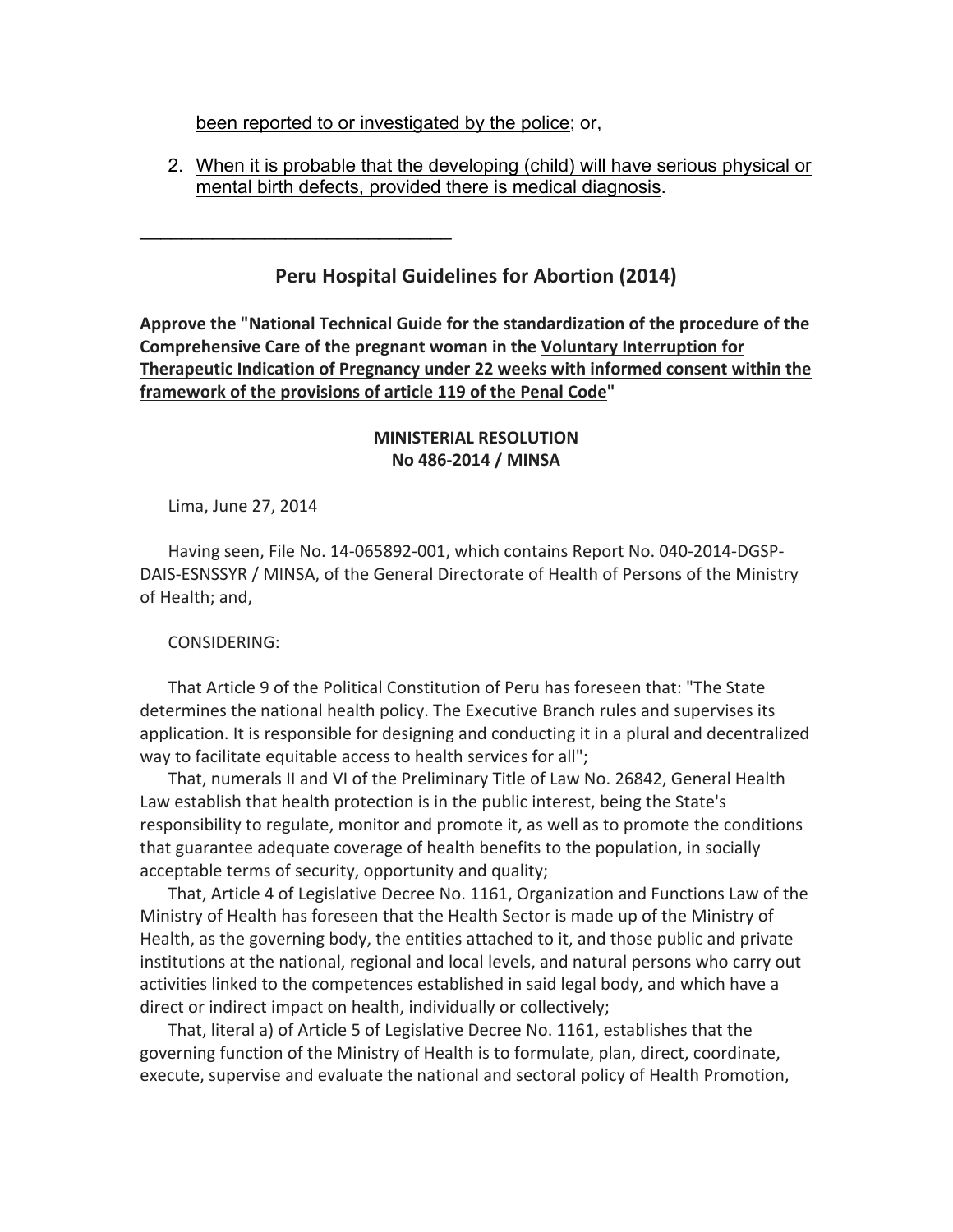Prevention of Diseases, Recovery and Rehabilitation in health, under its competence, applicable to all levels of government;

That, article 119o of Legislative Decree No. 635, Penal Code provides that: "The abortion practiced by a doctor with the consent of the pregnant woman or her legal representative, if she has one, when it is the only means to save, is not punishable (to save) the life of the pregnant woman or to avoid in her health a serious and permanent evil";

That, the General Directorate of Health of Persons of the Ministry of Health is the technical regulatory body in ... the processes related to comprehensive care, health services, quality, health management and mental health activities, in charge of proposing health policies, health priorities and health care strategies for people and the model of comprehensive health care, with sectoral and institutional scope, as well as designing, regulating, evaluating and continuously improving the process of protection, recovery and rehabilitation of health, in the sector, for the assignment and achievement of the corresponding functional objectives, as indicated in the literal a) and c) of the Regulation of Organization and Functions of the Ministry of Health, approved by Supreme Decree No. 023-2005-SA and its amendments;

That, through the document of the hearing, the General Directorate of Health of the People of the Ministry of Health has proposed the approval of the "National Technical Guide for the standardization of the procedure of the Integral Care of the pregnant woman in the Voluntary Interruption for Therapeutic Indication of the Pregnancy less than 22 weeks with informed consent within the framework of the provisions of article 119 of the Criminal Code", whose objective is to standardize the procedures for the comprehensive care of the pregnant woman in cases of Voluntary Interruption for Therapeutic Indication of Pregnancy under twenty-two (22) weeks with informed consent, when it is the only means to save the pregnant woman's life or to avoid a serious and permanent illness in her health, in accordance with article 119 of the Penal Code and current legal norms;

Being as proposed by the General Directorate of People's Health;

With the visa of the General Director of the Directorate General Health of the People, of the General Director of the General Office of Legal Advice and of the Deputy Minister of Public Health; and;

In accordance with the provisions of Legislative Decree No. 1161, Organization and Functions Law of the Ministry of Health;

#### RESOLVED:

Article 1.- To approve the "National Technical Guide for the standardization of the procedure of the Integral Attention of the pregnant woman in the Voluntary Interruption for Therapeutic Indication of Pregnancy under 22 weeks with informed consent within the framework of the provisions of article 119 of the Code Criminal", which forms an integral part of this Ministerial Resolution.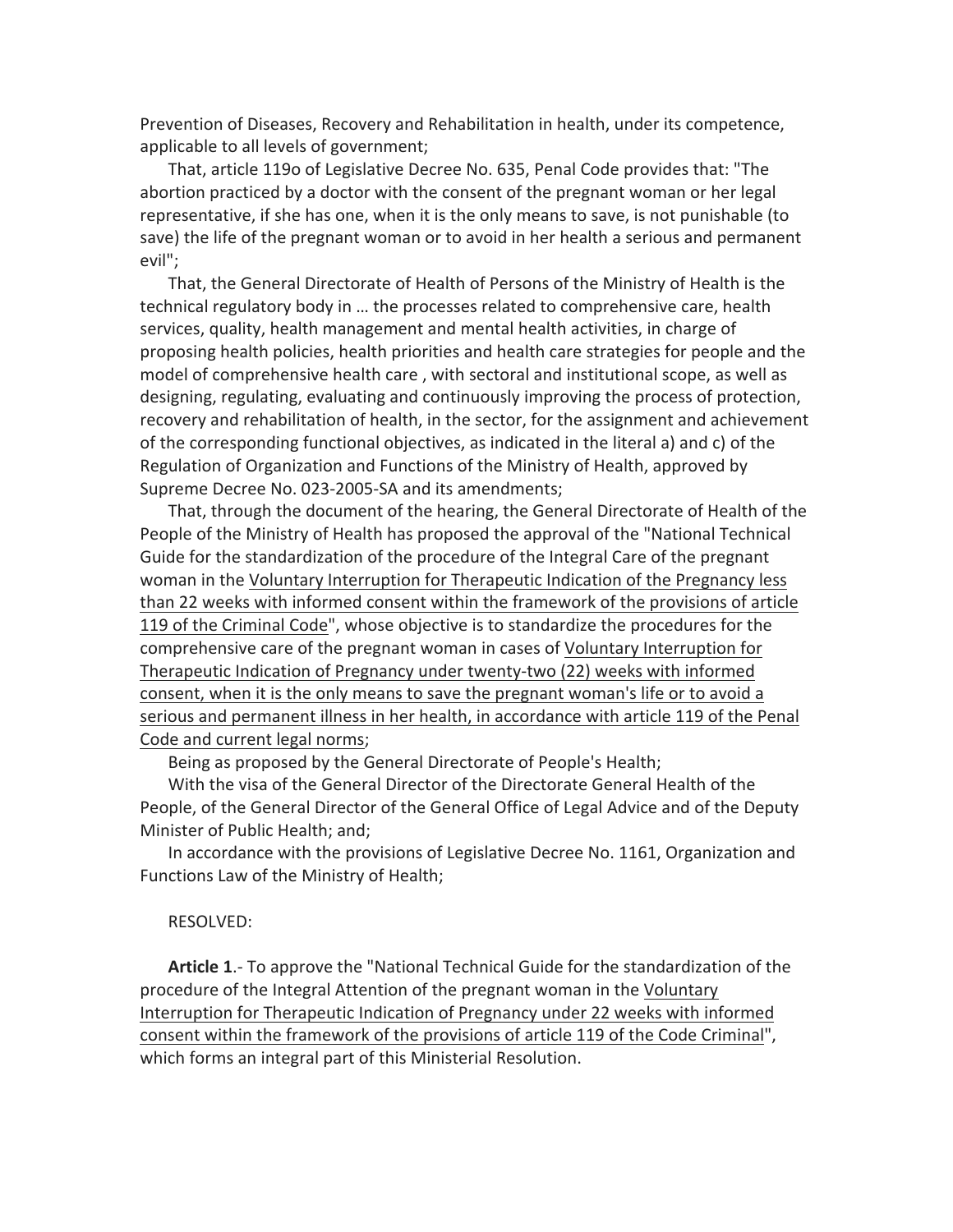**Article 2.**- Entrust the General Directorate of People's Health with the dissemination, implementation and monitoring of the provisions of the aforementioned National Technical Guide.

**Article 3**.- The Health Directorates or those acting in their stead, as well as the Regional Health Directorates, the Regional Health Managements or those acting in the regional sphere, are responsible for the dissemination, implementation and monitoring of the present National Technical Guide, within their respective jurisdictions.

**Article 4.**- To instruct the General Communications Office to publish this Ministerial Resolution on the Institutional Portal of the Ministry of Health, at the following address: http://www.minsa.gob.pe/transparencia/ dge\_normas.asp. 

Register, communicate and publish.

**MIDORI DE HABICH ROSPIGLIOSI** Minister of Health

# **NATIONAL TECHNICAL GUIDE FOR STANDARDIZATION OF THE PROCEDURE OF THE COMPREHENSIVE ATTENTION OF THE PREGNANT IN THE VOLUNTARY INTERRUPTION** BY THERAPEUTIC INDICATION OF THE PREGNANCY UNDER 22 WEEKS WITH INFORMED **CONSENT IN THE FRAMEWORK OF THE PROPOSAL IN ARTICLE 1190 OF THE CRIMINAL CODE**

## **I. PURPOSE**

Ensure Comprehensive Care for the pregnant woman in cases of Voluntary Interruption for Therapeutic Indication of Pregnancy under twenty-two (22) weeks with informed consent, when it is the only means to save the life of the pregnant woman or to avoid in her health a serious and permanent malady, within the framework of human rights, with a focus on quality, gender and interculturality.

## **II. OBJECTIVE**

Standardize the procedures for the comprehensive care of the pregnant woman in cases of Voluntary Interruption for Therapeutic Indication of Pregnancy less than twenty-two (22) weeks with informed consent, when it is the only means to save the life of the pregnant woman or to avoid in her health a serious and permanent evil, as provided in Article 119 of the Criminal Code and current legal regulations.

## **III. AREA OF APPLICATION**

This Technical Guide is applicable at the national level for all health facilities from the second level of care of the national health system.

## **IV. PROCEDURE TO STANDARDIZE**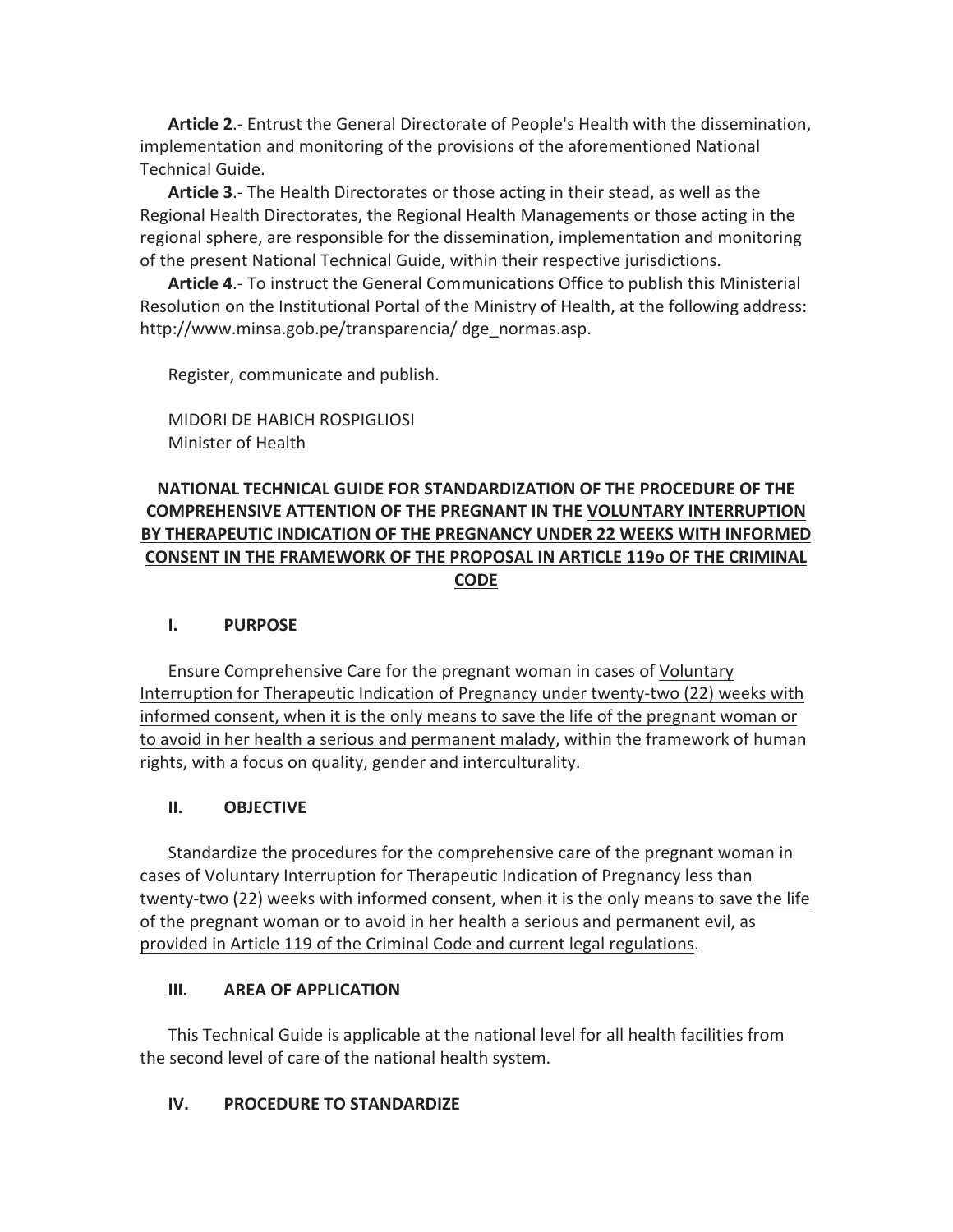Comprehensive care for the pregnant woman in cases of Voluntary Interruption for Therapeutic Indication of Pregnancy less than twenty-two (22) weeks with informed consent when it is the only way to save the pregnant woman's life or to avoid a serious and permanent illness in her health, pursuant to article 119 of the Criminal Code and current legal regulations.

# **V. GENERAL CONSIDERATIONS**

# **5.1 Legal Basis**

• Article 119 of the Criminal Code, approved by Legislative Decree No. 635, which states that: "An abortion performed by a doctor with the consent of the pregnant woman or her legal representative, if she has one, when she is the only one, is not punishable (if it is the only) means to save the life of the pregnant woman or to avoid in her health a serious and permanent evil".

• Law No. 29158, Organic Law of the Executive Power.

• Legislative Decree No. 1161. Organization and Functions Law of the Ministry of Health. 

- Law No. 26842, General Health Law.
- Law No. 29414, Law that establishes the rights of users of health services.
- Universal Declaration of Human Rights.
- Convention on the Elimination of All Forms of Discrimination against Women.

# **5.2 Fundamental Criterion:**

The effort of health personnel in health facilities in pregnancy care is primarily to protect the life and health of the pregnant woman and the fetus. Only when the medical diagnosis shows that the life of the pregnant woman is at risk, or to avoid a serious and permanent illness in her health, will be considered the possibility of voluntary interruption for a therapeutic indication of pregnancy of less than twenty-two (22) weeks, with informed consent of the pregnant woman.

# **5.3 Necessary Resources:**

The attention for the voluntary interruption for therapeutic indication of pregnancy less than twenty-two (22) weeks will be carried out in the health establishments starting from the second level of attention of the national health system, for this it must be guaranteed the availability of human resources, infrastructure, equipment, medicines and minimum supplies, according to Annex 4 of this technical guide.

## **VI. SPECIFIC CONSIDERATIONS**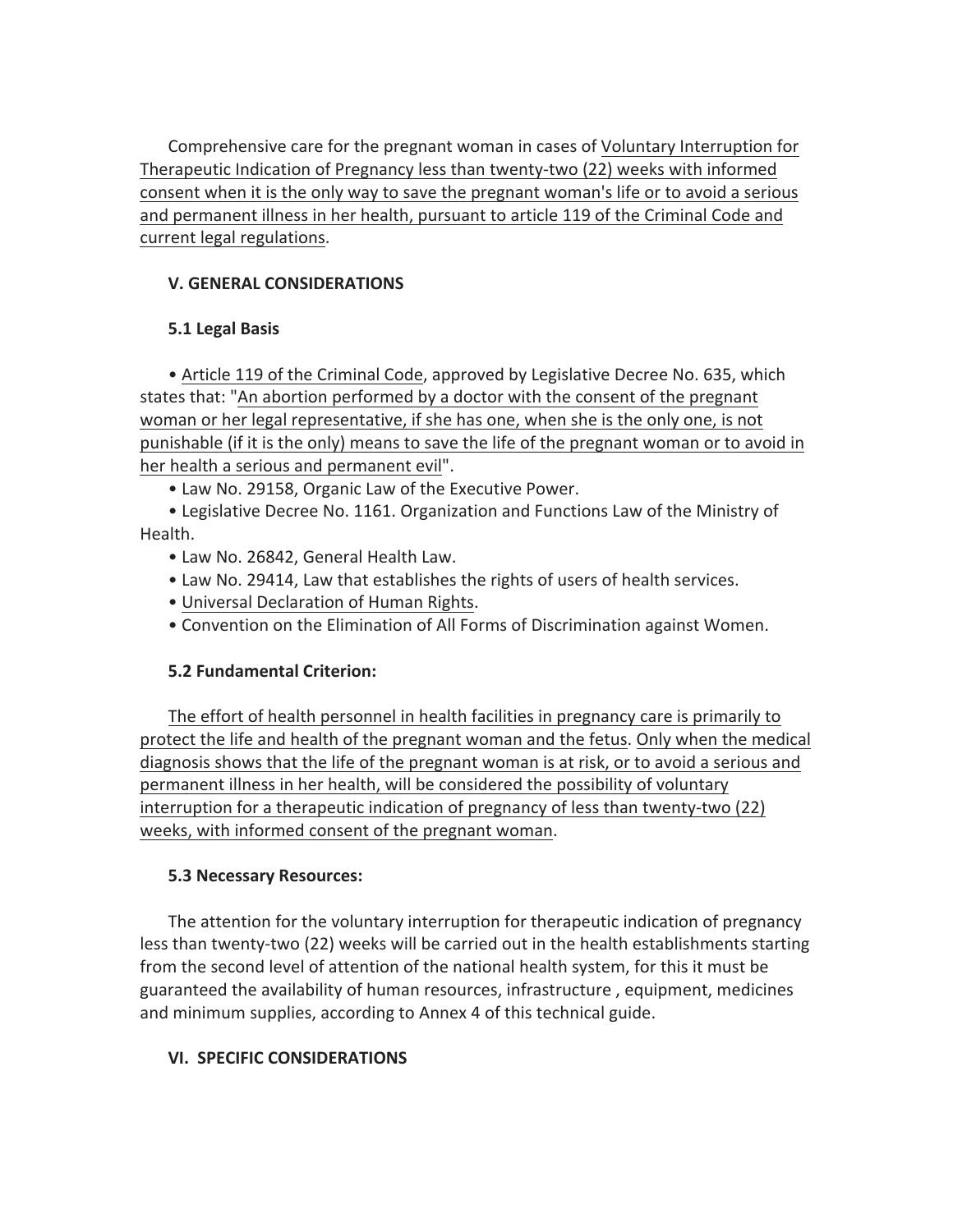# **6.1 CLINICAL FEATURES FOR VOLUNTARY INTERRUPTION BY THERAPEUTIC INDICATION OF PREGNANCY UNDER 22 WEEKS WITH INFORMED CONSENT WHEN THE ONLY MEANS TO SAVE THE LIVING OF THE GESTANTE OR TO AVOID IN YOUR HEALTH A SERIOUS AND PERMANENT EVIL.**

The voluntary interruption for therapeutic indication of pregnancy less than twentytwo (22) weeks, is an alternative that is considered when it is the only means to save the life of the pregnant woman or to avoid in her health a serious or permanent illness. This situation and this alternative must be brought to the attention of the affected pregnant woman so that, in a voluntary and informed manner, she can decide whether or not to opt for the aforementioned alternative.

Based on the consensus of medical societies in Peru<sup>1</sup>, the following clinical entities of the pregnant woman are considered, in which the therapeutic interruption of pregnancy should be evaluated:

1. Tubal, ovarian, cervical ectopic pregnancy.

2. Partial hydatidiform mole with maternal risk bleeding.

3. Hyperemesis gravidarum refractory to treatment with severe hepatic and / or renal impairment.

4. Malignant neoplasm that requires surgical treatment, radiotherapy and / or chemotherapy. 

5. Congestive heart failure functional class III-IV due to congenital or acquired heart disease (valvular and non-valvular) with arterial hypertension and ischemic heart disease refractory to treatment.

6. Severe chronic arterial hypertension and evidence of white organ damage.

7. Severe neurological injury that worsens with pregnancy.

8. Systemic Lupus Erythematosus with severe renal damage refractory to treatment.

9. Advanced Diabetes Mellitus with white organ damage.

10. Severe respiratory insufficiency demonstrated by the existence of a partial pressure of oxygen <50 mm Hg and oxygen saturation in blood <85% and with severe pathology; or

11. Any other maternal pathology that puts at risk the life of the pregnant woman or generates in her health a serious and permanent illness, duly substantiated by the Medical Board.

 $<sup>1</sup>$  Publication of the "Medical Societies Workshop to identify the clinical profile for therapeutic</sup> abortion, "2005. Medical College of Peru, Peruvian Society of Gynecology Obstetrics, Peruvian Society of Cardiology, Society of Gastroenterology of Peru, Peruvian Society of Arterial Hypertension, Peruvian Society of Infectious and Tropical Diseases, Peruvian Society of Nephrology, Society Peruvian Pneumology, Peruvian Diabetes Association, Peruvian Psychiatric Association.

### **6.2 ADMINISTRATIVE- ASSISTANCE PROCEDURES:**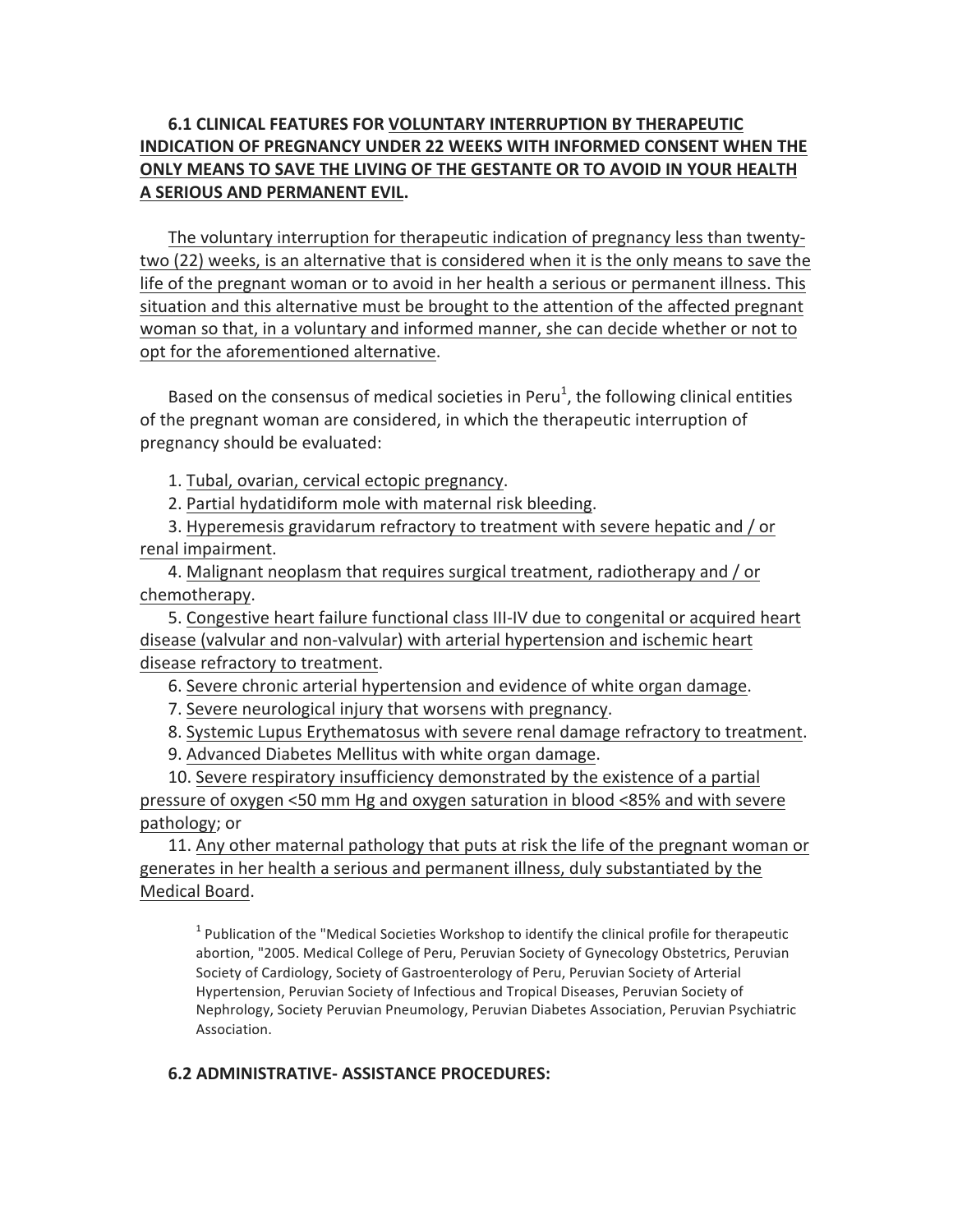6.2.1 The treating physician who warns that the pregnancy puts the pregnant woman's life at risk or causes a serious and permanent illness in her health, will inform the pregnant woman about the diagnosis, the prognosis, the serious risks to your life or health, and the corresponding therapeutic procedures.

6.2.2 At the request of the pregnant woman, the attending physician presents the written request of the case to the Head of the Department of Gynecology-Obstetrics with knowledge of the General Direction of the health establishment.

6.2.3 The Head of the Department of Gynecology-Obstetrics receives the request, and on the date it constitutes and convokes a Medical Board, under responsibility. You must also inform the General Directorate of the action immediately.

6.2.4 The treating physician will inform the pregnant woman or her legal representative of the decision of the Medical Board. In the event that the Medical Board approves the interruption of pregnancy less than twenty-two (22) weeks as a therapeutic indication to preserve the life and health of the pregnant woman, the pregnant woman or her legal representative will sign the form for informed consent and authorization of the procedure. (Annexes 1 and 2), which will be brought to the attention of the Head of the Department of Gynecology-Obstetrics and the General Directorate of the health facility.

6.2.5 The Head of the Department of Gynecology-Obstetrics will immediately designate the doctor who will carry out the procedure, which will be scheduled within the following twenty-four (24) hours, communicating to the General Director of the health establishment the date and time of the intervention; under responsibility

6.2.6 The period from which the pregnant woman formally requests the voluntary interruption for a therapeutic indication of pregnancy of less than twenty-two (22) weeks until the intervention is initiated in a timely manner that guarantees the effectiveness of the intervention, which must not exceed six  $(6)$  calendar days.

6.2.7 Once the intervention has been carried out, the Head of the Department or Department of Gynecology-Obstetrics shall inform the Directorate General of the establishment in writing of the result of the procedure.

6.2.8 If the Head of the Department of Gynecology-Obstetrics fails to convene the Medical Board, the attending physician or physician shall inform the Director or Director General of the health establishment, who shall constitute and convene within a period of no more than twenty-four (24) hours, a Medical Board, without prejudice to the responsibilities that may arise.

#### **6.3 CONFORMATION OF THE MEDICAL BOARD**

6.3.1 The Medical Board will be constituted by three (03) medical care professionals, having at least one OB / GYN who will preside over it and two surgeon doctors, one of them a specialist or a doctor (in the field) related to the underlying pathology that affects the pregnant woman.

6.3.2 The Medical Board will receive the report of the attending physician, evaluate the case, expand the anamnesis, re-examine the patient or request auxiliary examinations if it deems appropriate, and obligatorily will dictate by the origin or not of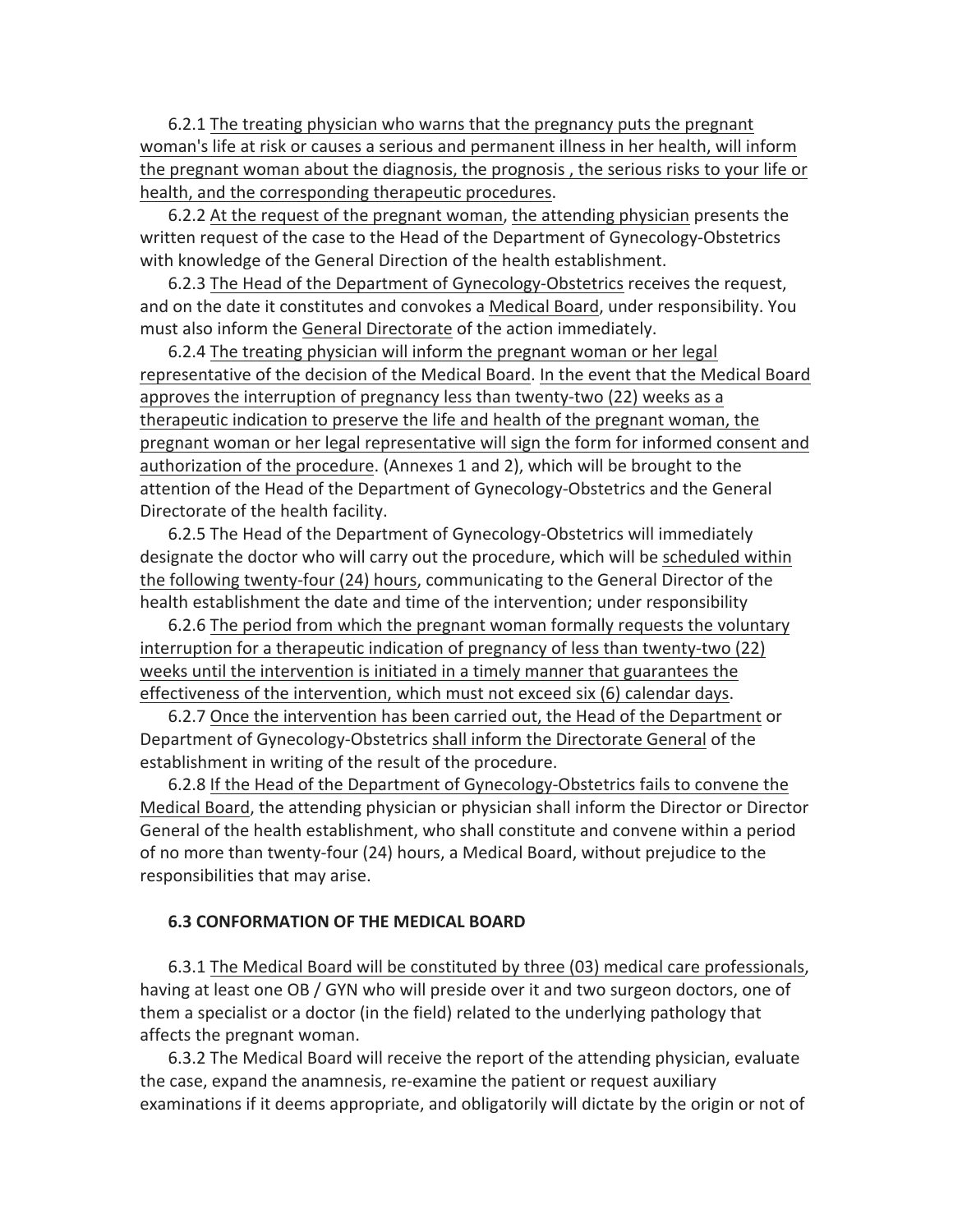the interruption of pregnancy, within the maximum term of forty-eight (48) hours, under responsibility.

6.3.3 If the Medical Board concludes that it is advisable to proceed to the therapeutic interruption of pregnancy less than twenty-two (22) weeks, the pregnant woman or her legal representative will be informed so that she subscribes the form for the informed consent and authorization of the procedure (Annexes 1 and 2).

6.3.4 If the Medical Board concludes that it is not advisable to proceed to the therapeutic interruption of pregnancy less than twenty-two (22) weeks, the attending physician will inform the pregnant woman of the decision and the reasons for it. The pregnant woman may ask the General Director of the health establishment to carry out a new Medical Board with other doctors, which must be carried out within a period of no more than forty-eight (48) hours, under responsibility. In this case, the General Director of the health establishment constitutes and calls for the last time a second Medical Board, being able to summon other doctors / specialists from the public or private sector.

6.3.5 In all cases, it will be the attending physician who evaluated the case, who will present it to the Medical Board.

6.3.6 For the cases contemplated in sub-items 1 and 2 of section 6.1 of this Technical Guide, it will not be necessary to set up or convene any Medical Board.

## **6.4 EVALUATION PROCEDURES FOR VOLUNTARY INTERRUPTION BY THERAPEUTIC INDICATION OF PREGNANCY UNDER 22 WEEKS WITH INFORMED CONSENT.**

The medical professional who will perform the procedure must verify that the pregnant woman actually presents a pregnancy, as well as the gestation period, which is the critical element in the selection of the method for the evacuation of the uterine content and the speed must have to take care of the case.

### **6.4.1 ANAMNESIS**

You must verify that the following information is recorded in the patient's medical record: 

• Complete and comprehensive clinical history.

• Specify the first day of the last normal menstruation, as well as the regularity or irregularity of the catamenial regimen.

• Evaluate the personal, obstetric and surgical pathological history relevant to the procedure. 

• Identify other symptoms: breast tenderness, nausea, vomiting, fatigue, changes in appetite, urinary frequency, pelvic pain, fever, dyspnea, tachycardia, among others.

### **6.4.2 CLINICAL EXAMINATION**

In addition, you must make and record in the clinical history of: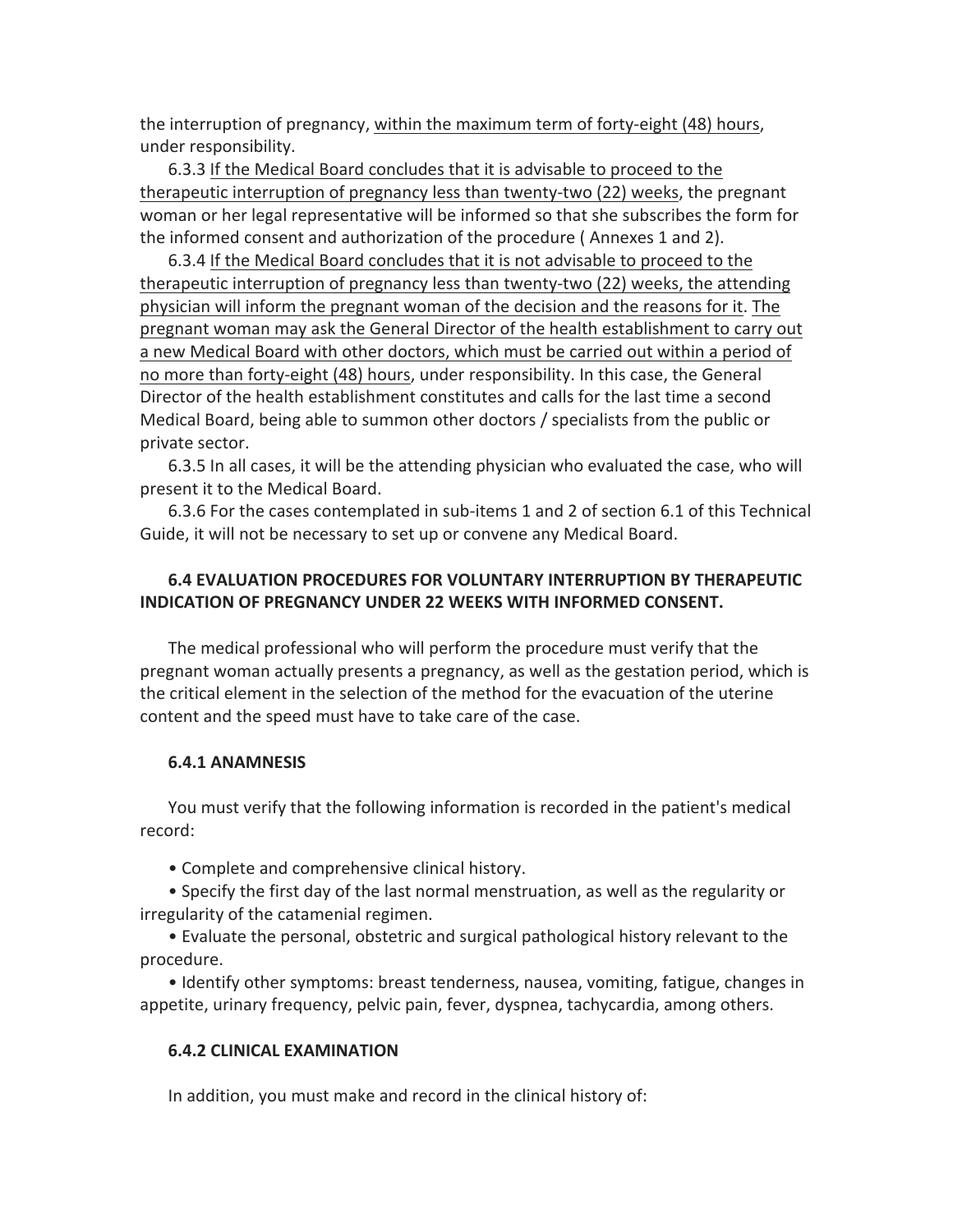- The control of vital functions.
- The examination of the respiratory and cardiovascular system.
- The abdomen exam.
- The gynecological examination:
	- $\circ$  Speculum examination to identify features of the cervix and identify signs of sexually transmitted infections (STIs) or other diseases of the genital tract.
	- $\circ$  Vaginal touch to evaluate the softening of the cervical isthmus, to determine the position of the cervix, and the size and position of the uterus, and to confirm the intrauterine pregnancy according to the weeks of gestation.
- Other exams that, given the circumstances, are deemed necessary.

### **6.4.3 AUXILIARY EXAMINATIONS**

You must verify that the following information is included in the pregnant woman's medical history:

- Hemoglobin or hematocrit.
- Blood group and Rh.
- Clotting and bleeding time.
- Serological tests: RPR, HIV (Rapid test).
- Ultrasound, if necessary.
- Diagnosis of chorionic gonadotropins (HCG), if outside necessary.
- Those tests that contribute to the diagnosis of concomitant diseases.
- Depending on the case, risk assessment surgical and anesthetic risk.

### **6.4.4 USE OF ANTI-RH IMMUNOGLOBULIN**

You should expect the following to be taken into account:

• In cases of Rh negative pregnant women apply anti-Rh immunoglobulin at the time of the surgical procedure.

• If prostaglandin is used for the procedure, be careful to apply the immunoglobulin at the time of starting the medication, to avoid sensitization of the pregnant woman.

## **6.5 INFORMATION AND GUIDANCE / COUNSELING**

The general care and guidance / counseling in sexual and reproductive health should be given within an ethical framework that requires putting the needs of women in the center and respecting the following rights:

- Right to complete, truthful, impartial and useful information;
- Respect for dignity, privacy and confidentiality;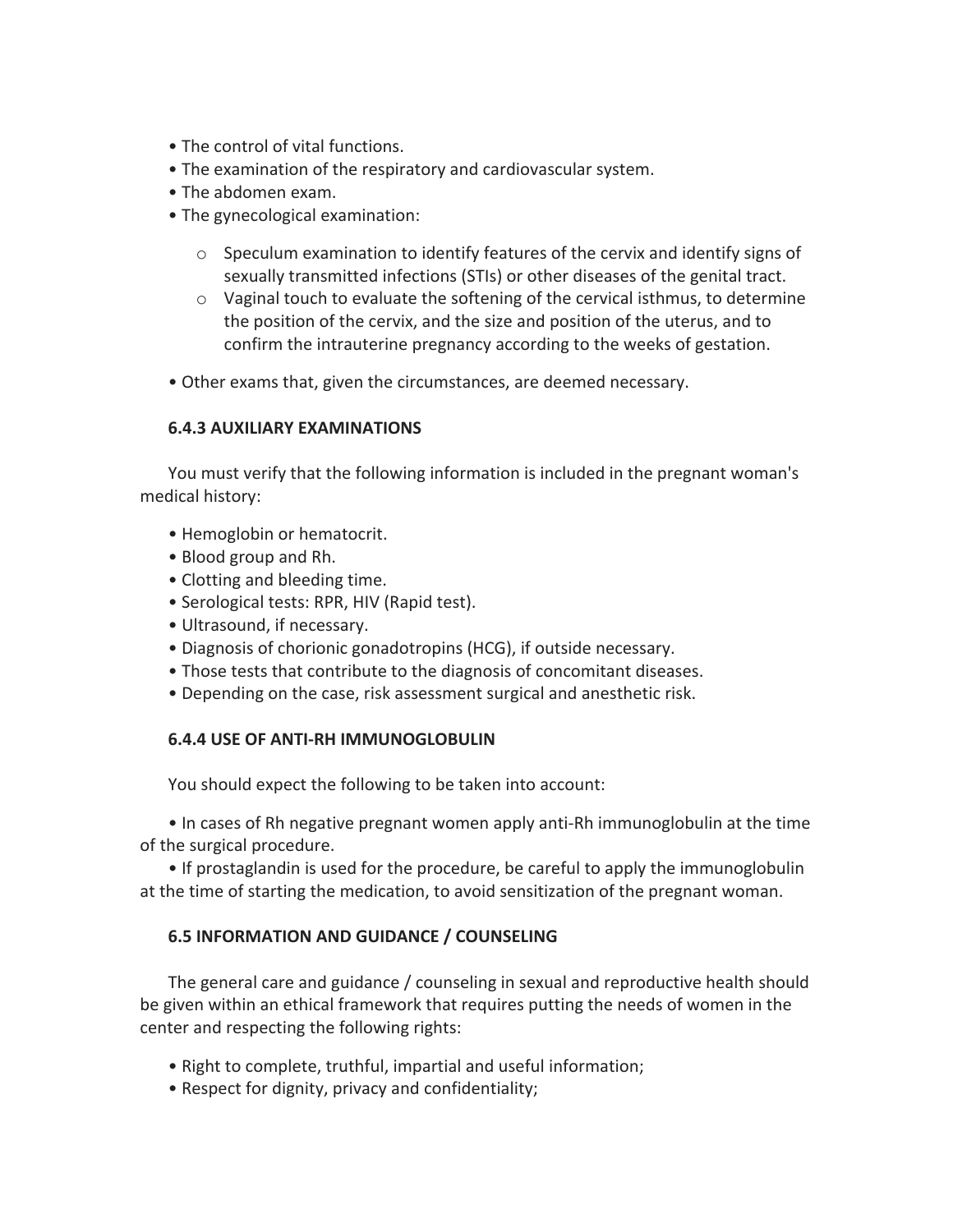- Freedom of conscience and expression;
- Respect for the will and free choice; and

• Right to equality and non-discrimination. Counseling / counseling to the patient must be carried out at all times from the moment the intervention is decided until after it has been carried out, by trained professional personnel.

#### **6.6 INFORMED CONSENT**

• The doctor designated to perform the procedure must explain and reach the pregnant woman, or her legal representative, if applicable, all the complete and detailed information about the diagnosis, procedure, risks in case of undergoing and If you do not undergo the procedure, your prognosis in both cases, alternatives to the procedure to which it may take place, and in general all the relevant information that allows the pregnant woman to make a free and reasoned decision, in order to provide informed consent or not.

• The doctor designated to perform the procedure must ensure that the pregnant woman or, if applicable, her legal representative, with the help of the aforementioned professional, complete and sign the pre-established form for informed consent and authorization of the procedure. (Annexes 1 and 2), as long as you maintain your decision to undergo the therapeutic interruption of the pregnancy you have requested, which will make it easy to schedule and carry out the procedure.

• The form must bear the signature and the number of the National Identity Document (DNI) of the pregnant woman. In case the pregnant woman is illiterate and / or undocumented, her fingerprint will suffice.

• The informed consent and authorization of the subscribed procedure will be part of the pregnant woman's medical history.

• The pregnant woman can change her decision, abandoning the procedure, in which case she must revoke the informed consent, according to the pre-established form (Annex 3), with her signature and digital printing.

• The revocation of consent must respect and assume the decision of the pregnant woman, ensuring that she is informed and that she is aware of the risks that this decision implies for her health. In any case, the health professionals must provide the corresponding prenatal care in the remainder of the pregnancy process.

• All these facts must be recorded in the medical record. The annexes used in the administrative assistance procedures are part of the pregnant woman's medical history.

### **6.7 PROCEDURES FOR THE EVACUATION OF THE UTERINE CONTENT**

The procedures will be based on the chronology of pregnancy:

#### **6.7.1 Methods up to 12 weeks of gestation**

According to the World Health Organization (WHO), the recommended methods are manual vacuum aspiration (MVA) or the use of misoprostol.<sup>2, 3</sup>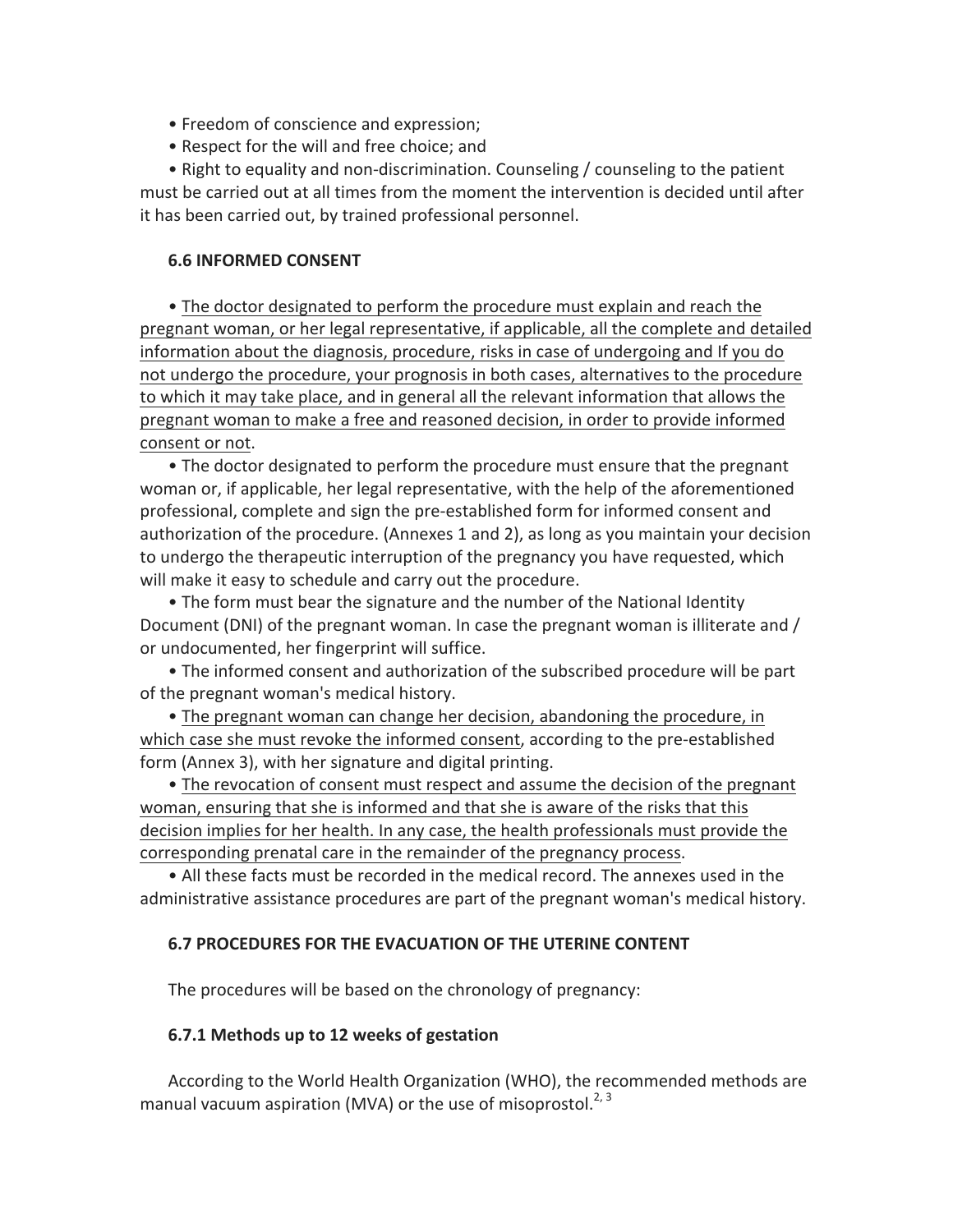$2$  WORLD HEALTH ORGANIZATION. Abortion without risks: technical and policy guide for health systems. Second edition. Geneva: WHO, 2012. <http:// www.who.int/reproductivehealth/publications/unsafe\_abortion/9789241548434/ en />. Query: June 24, 2014.<br> $3$  Faundes and Cols. FLASOG. Use of Misoprostol in Obstetrics and Gynecology, 2007.

#### **6.7.2 Methods to evacuate uterine contents between 13 and less than 22 weeks**

The evacuation of the uterine content in this period considers applying the therapeutic schemes with misoprostol according to the gestational age. Once the expulsion of the uterine contents has been produced, the procedure must be completed with a curettage.

#### **6.8 CARE POST-INTERVENTION**

• The patient should receive from the attending physician: very clear instructions about the care that is necessary after the procedure.

• You must recognize the warning signs and contact the doctor as soon as necessary.

• The patient should know that after the procedure she will present bleeding and eventually pain, which will yield with analgesics.

• Sexual abstinence should be indicated until your next control.

• If necessary, administer suction suppressants.

• Provide guidance, sexual reproductive health counseling and offer contraception for the prevention of a new pregnancy, according to current regulations.

• Refer the patient to continue the treatment of their underlying pathology, if necessary. 

#### **6.9 FOLLOW UP**

• A weekly consultation should be conducted to ensure the normal evolution of the post-intervention patient and to reinforce emotional support and sexual and reproductive health counseling.

• The second consultation should be done every month with the first menstruation.

#### **VII. RESPONSIBILITIES:**

7.1 In health establishments with a category lower than II-1 and II-E, in which a request for therapeutic abortion is presented by medical indication, the pregnant woman must be referred to a health facility of greater complexity under responsibility.

7.2 The administrative assistance procedures consigned in this guide are the responsibility of the health establishment where the voluntary interruption was made by therapeutic indication of pregnancy less than twenty-two (22) weeks with informed consent.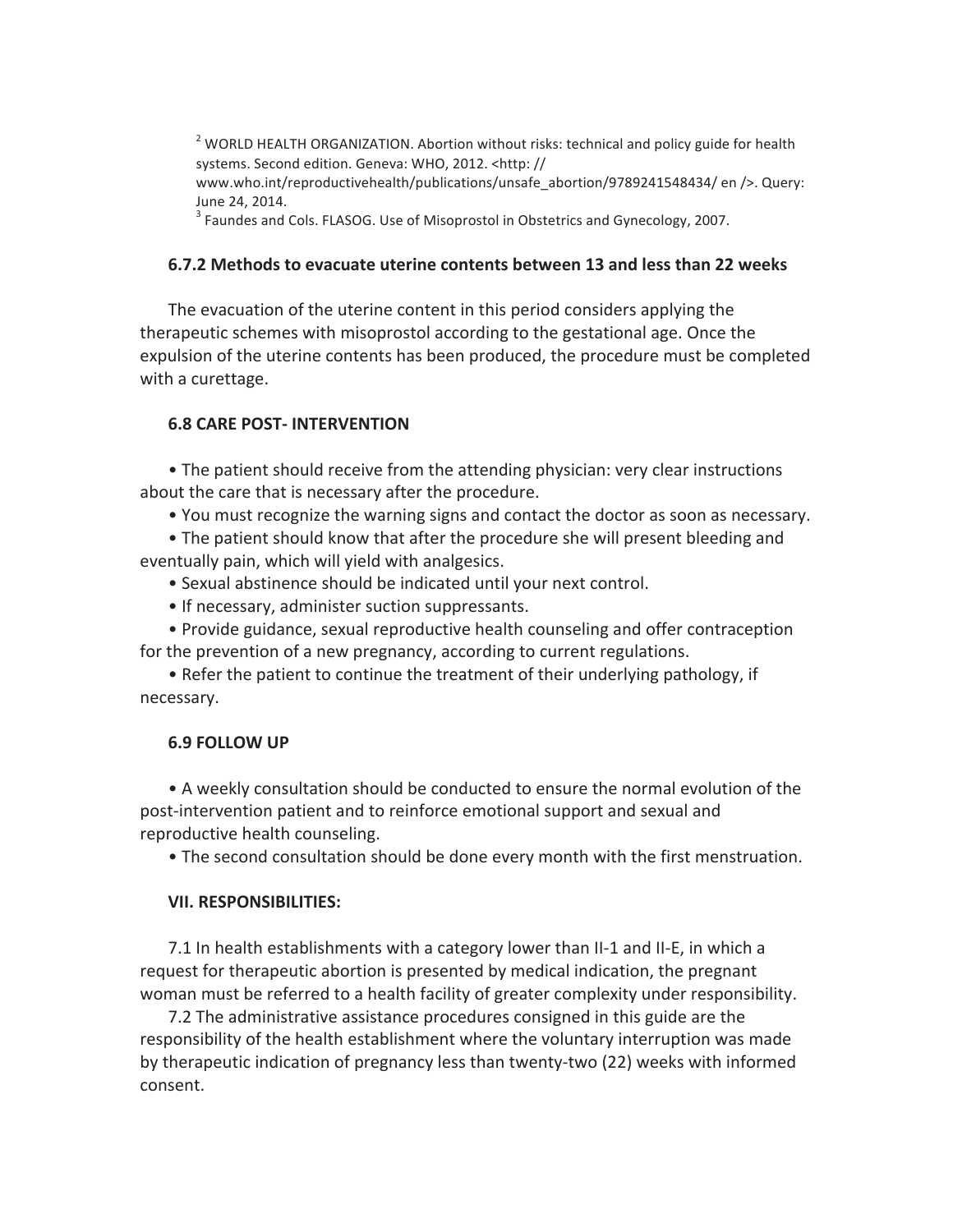7.3 The implementation, dissemination, compliance and monitoring of this guide will be the responsibility of the health authority at the national, regional and local levels.

### **VIII. FINAL PROVISIONS:**

8.1 In case of emergency, being in obvious and imminent risk the life of the pregnant woman, it corresponds to the Chief of Emergency Guard to constitute and summon immediately, under responsibility, to a Medical Board and take the necessary actions to resolve the situation in his guard -If possible- with the promptness and speed of the case, avoid the death of the pregnant woman, or generate a serious or permanent illness in her health.

8.2 The aspects not foreseen in this Technical Guide must be resolved by the Directorate General of the health establishment, under responsibility, with immediacy.

### **IX. ANNEXES:**

Annex 1: Informed consent form and procedural authorization, signed by the pregnant woman.

Annex 2: Informed consent form and procedure authorization, signed by the legal representative when the pregnant woman is incapable.

Annex 3: Form of revocation of informed consent and procedural authorization. Annex 4: Necessary Resources.

Annex 5: Flowchart for the Comprehensive Care of the Pregnant Woman in the Voluntary Interruption for Therapeutic Indication of Pregnancy under 22 Weeks with informed consent, within the Framework of the provisions of Article 119o of the Penal Code.

## **APPENDIX 1**

## **INFORMED CONSENT FORM AND PROCEDURE AUTHORIZATION**

NAME OF THE GESTANTE:

No of Clinical History:  $\Box$ 

## **Informed consent and authorization of procedure for voluntary interruption for therapeutic indication of pregnancy less than 22 weeks**

identified with DNI ------------------------- and

in the exercise of my capacity for discernment, I declare that I have received information and understood the following:

My current pregnancy puts my life at risk, or will cause serious and permanent damage to my health.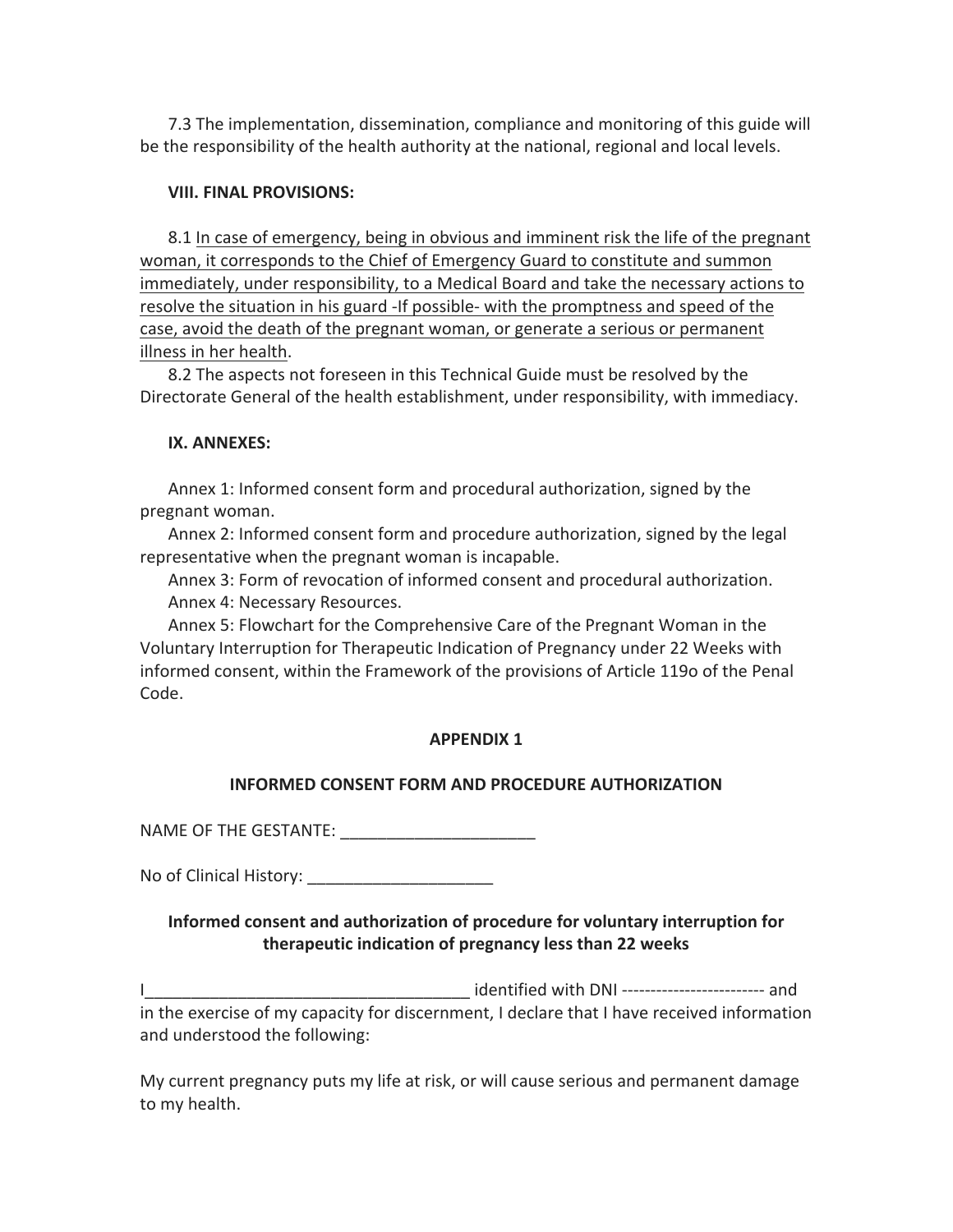The need for a therapeutic interruption of my pregnancy by medical indication as the only means to save my life or to prevent a serious and permanent illness in my health.

The decision to do this procedure is absolutely mine. I can decide not to do the **procedure at any time, even if I have signed this application**, this last decision will not affect my rights to future treatment or care.

The drawbacks, risks and benefits associated with this intervention have been explained to me. All my questions have been answered satisfactorily.

I have been informed that this health facility has adequate conditions and staff for this procedure. 

I agree to follow the pre and post-operative indications, attending the post-procedure controls on the dates indicated. 

I, give my consent of my own free will to have a procedure to interrupt my pregnancy for therapeutic reasons, due to (Dx :) \_\_\_\_\_\_ \_\_\_\_\_\_\_\_\_\_\_\_\_\_\_\_\_\_\_\_\_\_\_\_.

I received a copy of this form. Date  $\frac{1}{\sqrt{2}}$   $\frac{1}{\sqrt{2}}$  Month / Day / Year

Signature of the User \_\_\_\_\_\_\_\_\_\_\_\_\_\_\_\_\_\_\_\_\_\_\_\_\_\_\_\_\_\_\_\_ Fingerprint

\_\_\_\_\_\_\_\_\_\_\_\_\_\_\_\_\_\_\_\_\_ 

\_\_\_\_\_\_\_\_\_\_\_\_\_\_\_\_\_\_\_\_\_\_\_\_\_\_\_\_\_\_\_\_\_ 

Signature and stamp of the person providing guidance and counseling I,

\_\_\_\_\_\_\_\_\_\_\_\_\_\_\_\_\_\_\_\_\_\_\_\_\_\_\_\_\_\_\_\_\_, with CMP \_\_\_\_\_\_\_\_\_\_ 

I have verified the informed consent and authorization of the procedure and I declare the therapeutic interruption of pregnancy appropriate.

Signature and stamp of the treating doctor

## **APPENDIX 2**

# **INFORMED CONSENT FORM AND PROCEDURAL AUTHORIZATION FOR THE LEGAL REPRESENTATIVE IN CASE THAT THE GESTANTE IS INCAPABLE**

FIRST NAME: \_\_\_\_\_\_\_\_\_\_\_\_\_\_\_\_\_\_\_\_\_\_\_\_\_\_\_\_\_\_\_\_\_\_\_\_\_ 

No of Clinical History:  $\Box$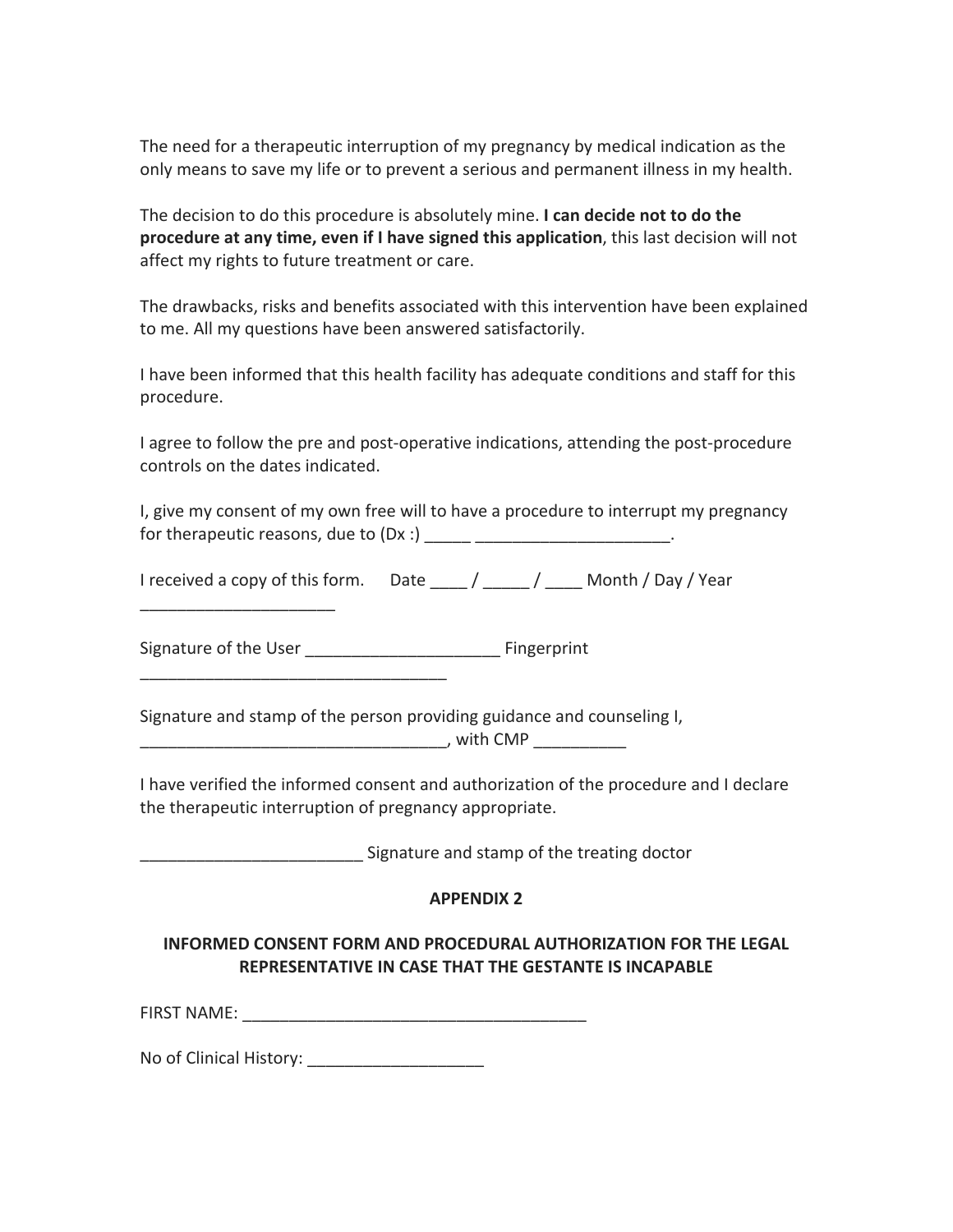# **INFORMED CONSENT AND AUTHORIZATION OF PROCEDURE FOR VOLUNTARY INTERRUPTION BY THERAPEUTIC INDICATION OF PREGNANCY UNDER 22 WEEKS IN CASE THE GESTANTE IS UNABLE**

I\_\_\_\_\_\_\_\_\_\_\_\_\_\_\_\_\_\_\_\_\_\_\_\_\_\_\_\_\_\_\_\_\_\_\_ identified (or) with DNI \_\_\_\_\_\_\_\_\_\_\_\_\_\_, (name and ID of the legal representative) Legal representative of (name of the pregnant woman and DNI if she had one), and in exercise of my capacity for discernment, I declare that I have received information and understood what following:

The pregnancy of my represented puts your life at risk, or will cause serious and permanent damage to your health.

The need for a therapeutic interruption of my pregnancy represented by medical indication, is the only means to save your life or to avoid in your health a serious and permanent evil.

The decision to authorize this procedure is made in exercise of my legal representation capacity and absolutely mine. I can decide that my representative does not do the **procedure at any time, even if I have signed this application**, this last decision will not affect the rights to future care or treatment of my client.

The drawbacks, risks and benefits associated with this intervention have been explained to me.

All my questions have been answered satisfactorily.

 $\frac{1}{2}$  ,  $\frac{1}{2}$  ,  $\frac{1}{2}$  ,  $\frac{1}{2}$  ,  $\frac{1}{2}$  ,  $\frac{1}{2}$  ,  $\frac{1}{2}$ 

\_\_\_\_\_\_\_\_\_\_\_\_\_\_\_\_\_\_\_\_\_ 

 $\overline{\phantom{a}}$   $\overline{\phantom{a}}$   $\overline{\phantom{a}}$   $\overline{\phantom{a}}$   $\overline{\phantom{a}}$   $\overline{\phantom{a}}$   $\overline{\phantom{a}}$   $\overline{\phantom{a}}$   $\overline{\phantom{a}}$   $\overline{\phantom{a}}$   $\overline{\phantom{a}}$   $\overline{\phantom{a}}$   $\overline{\phantom{a}}$   $\overline{\phantom{a}}$   $\overline{\phantom{a}}$   $\overline{\phantom{a}}$   $\overline{\phantom{a}}$   $\overline{\phantom{a}}$   $\overline{\$ 

I have been informed that this health facility has adequate conditions and staff for this procedure. 

I promise that my client will follow the pre and post-operative indications, attending the post-procedure check-ups on the dates indicated.

I, give my consent on behalf of my client and of my own will, to have a procedure to terminate the pregnancy for therapeutic reasons, due to (Dx :)

I received a copy of this form. Date  $\frac{1}{2}$  / Month / Day / Year

Signature of representative Fingerprint legal **EXALGE ADDEN THE SUBDINGLY CONTROLLER THE SUBDINGLY CONTROLLER TO A LIGHTER STATES IN A LIGHTER STATES IS NOT** guidance and counseling I, \_\_\_\_\_\_\_\_\_\_\_\_\_\_\_\_\_\_\_\_\_\_\_\_\_\_\_\_\_\_\_\_\_, with CMP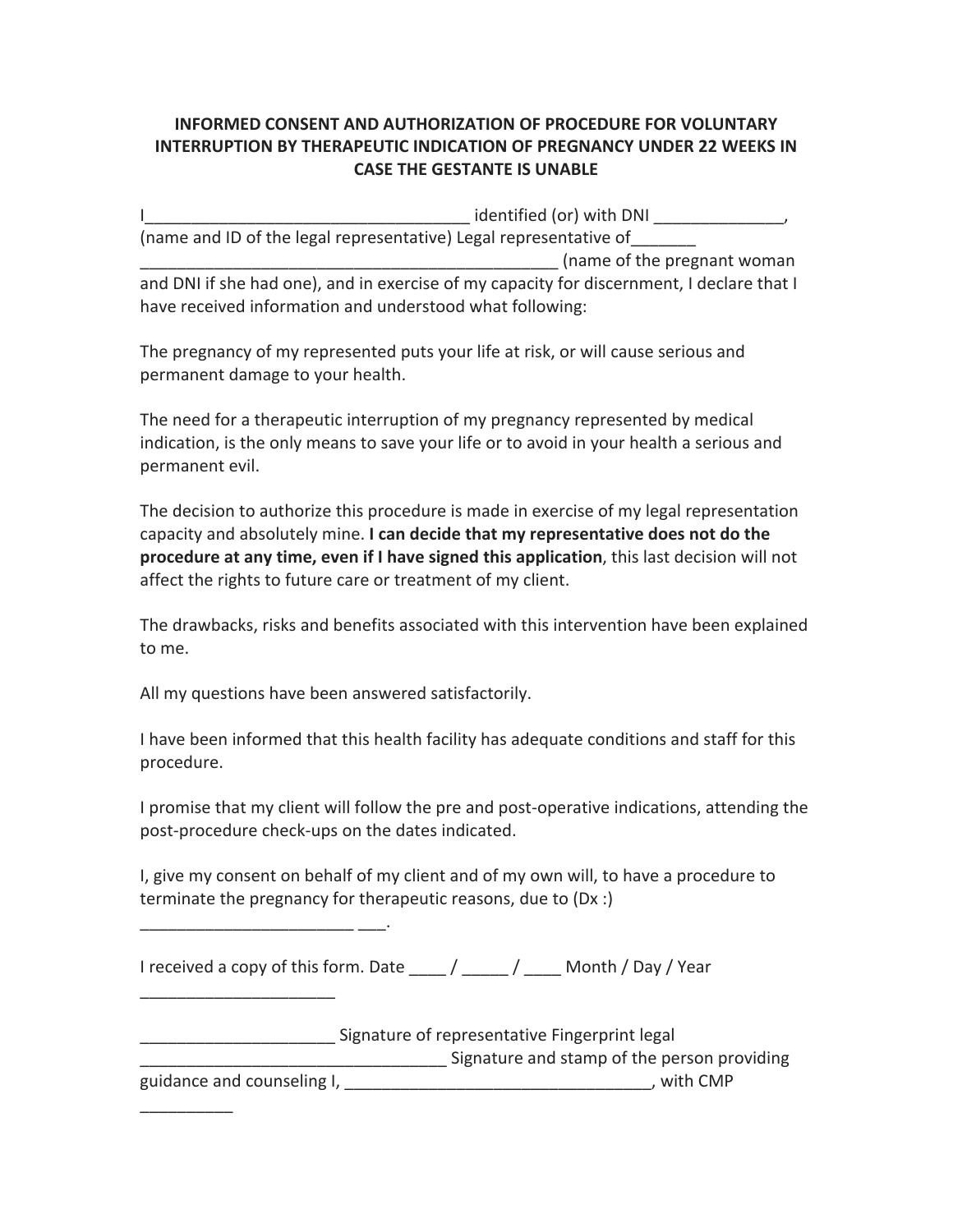I have verified the informed consent and authorization of the procedure and I declare the therapeutic interruption of pregnancy appropriate. \_\_\_\_\_\_\_\_\_\_\_\_\_\_\_\_\_\_\_\_\_\_\_\_\_ Signature and seal of the treating doctor

### **ANNEX 3**

## **FORM OF REVOCATION OF INFORMED CONSENT AND AUTHORIZATION OF PROCEDURE**

NAME: \_\_\_\_\_\_\_\_\_\_\_\_\_\_\_\_\_\_\_\_\_\_\_\_\_\_\_\_\_\_\_\_\_\_\_\_\_ 

No of Clinical History: \_\_\_\_\_\_\_\_\_\_\_\_\_\_\_\_\_\_\_\_\_\_\_ 

## **REVOCATION OF INFORMED CONSENT AND AUTHORIZATION OF PROCEDURE FOR VOLUNTARY INTERRUPTION BY THERAPEUTIC INDICATION OF PREGNANCY UNDER 22 WEEKS**

I Communist Communist Communist Communist Communist Communist Communist Communist Communist Communist Communist Communist Communist Communist Communist Communist Communist Communist Communist Communist Communist Communist of the pregnant woman or of the legal representative if the client is incapable) and in exercise my capacity for discernment, I REVOKE THE INFORMED CONSENT THAT I **SUBSCRIBED** AND I DISCONTINUE OF THE PROCEDURE THAT I HAD AUTHORIZED.

I further declare that I have received information and understood the following:

My current pregnancy (or that of my represented) puts in seriously risk my (your) life, or cause a serious and permanent evil in my (your) health.

The inconveniences and serious risks associated with my (his) pregnancy have been explained to me.

All my questions have been answered satisfactorily.

The decision to NOT do this procedure is absolutely mine.

Exempt from responsibilities to treating physicians, however this decision will not affect my (your) rights to future treatment or care.

I received a copy of this form. Date  $\frac{1}{\sqrt{2}}$  / \_\_\_\_\_ / \_\_\_\_\_ Month / Day / Year

**EXECOM** Signature of the pregnant woman or legal representative

Fingerprint

\_\_\_\_\_\_\_\_\_\_\_\_\_\_\_\_\_\_\_\_\_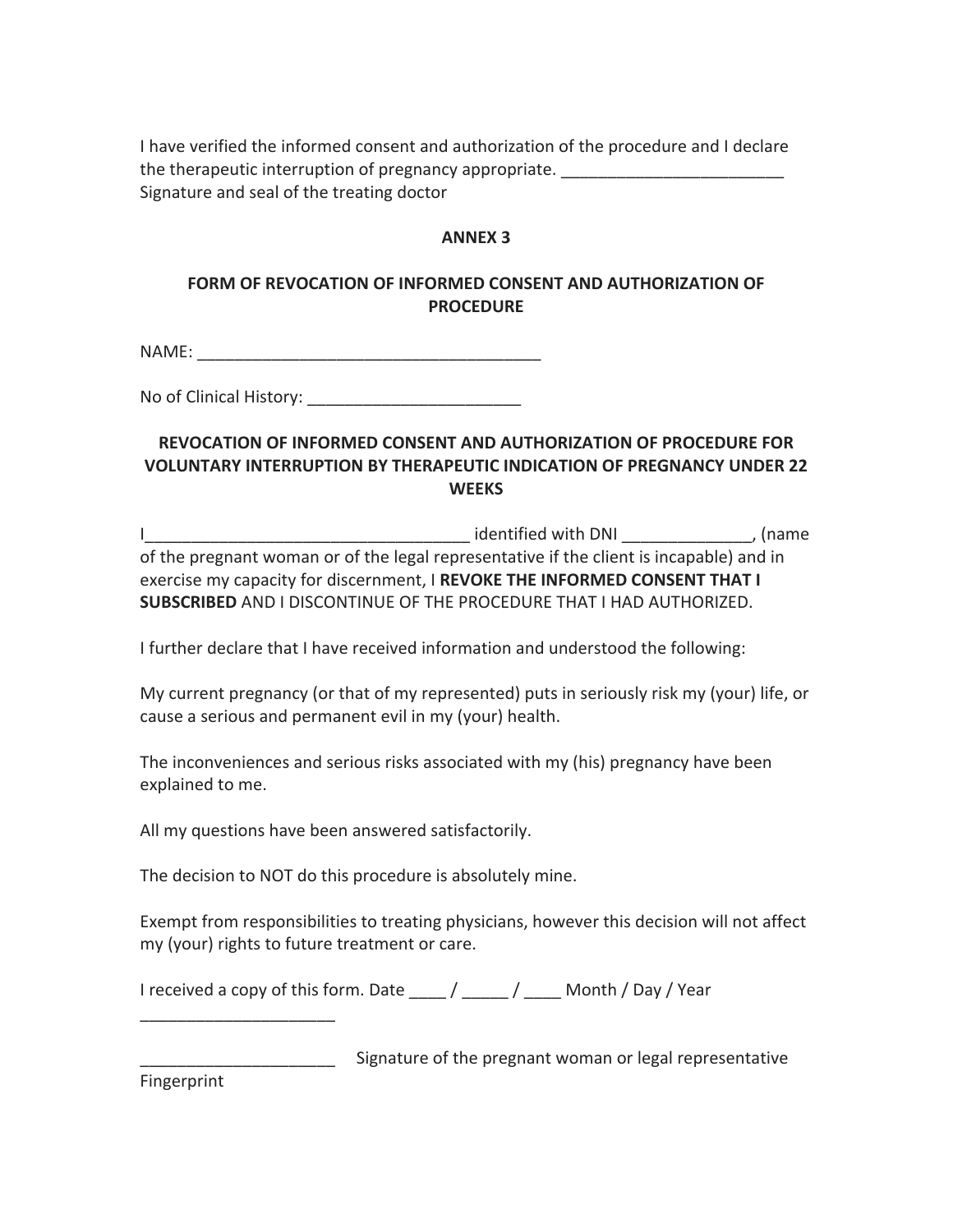### **ANNEX 4**

## **REQUIRED RESOURCES**

### **Human Resources:**

• Medical professionals gynecologists-obstetricians or surgeons / specialists or related to the underlying pathology that affects pregnant women and medical care professionals. 

• Obstetric professionals with experience in counseling / counseling in sexual and reproductive health.

• Health professionals and technicians participate according to competencies for clinical and surgical medical procedures.

### **Infrastructure:**

- External offices.
- Counseling environment.
- Hospitalization room.
- Procedures room and / or operating room and / or maternity ward.
- Recovery room.
- Clinical laboratory.
- • Pharmacy.

### Equipment:

- Anesthesia machine.
- Surgical instruments for laparotomy and hysterectomy.
- Surgical instruments for therapeutic interruption of pregnancy (speculums, clamp for traction of cervix, ring clamps).
- Manual Vacuum Aspiration Equipment (MVA) or of uterine curettage.
- Cervical dilators.
- • Stop car; Y
- Others according to need.

### **Medications and supplies:**

- • Oxygen.
- Atropine.
- Sedatives.
- Oxytocics.
- Misoprostol (semi-synthetic analog of Prostaglandin E1)
- Local and general anesthetics.
- • Analgesics.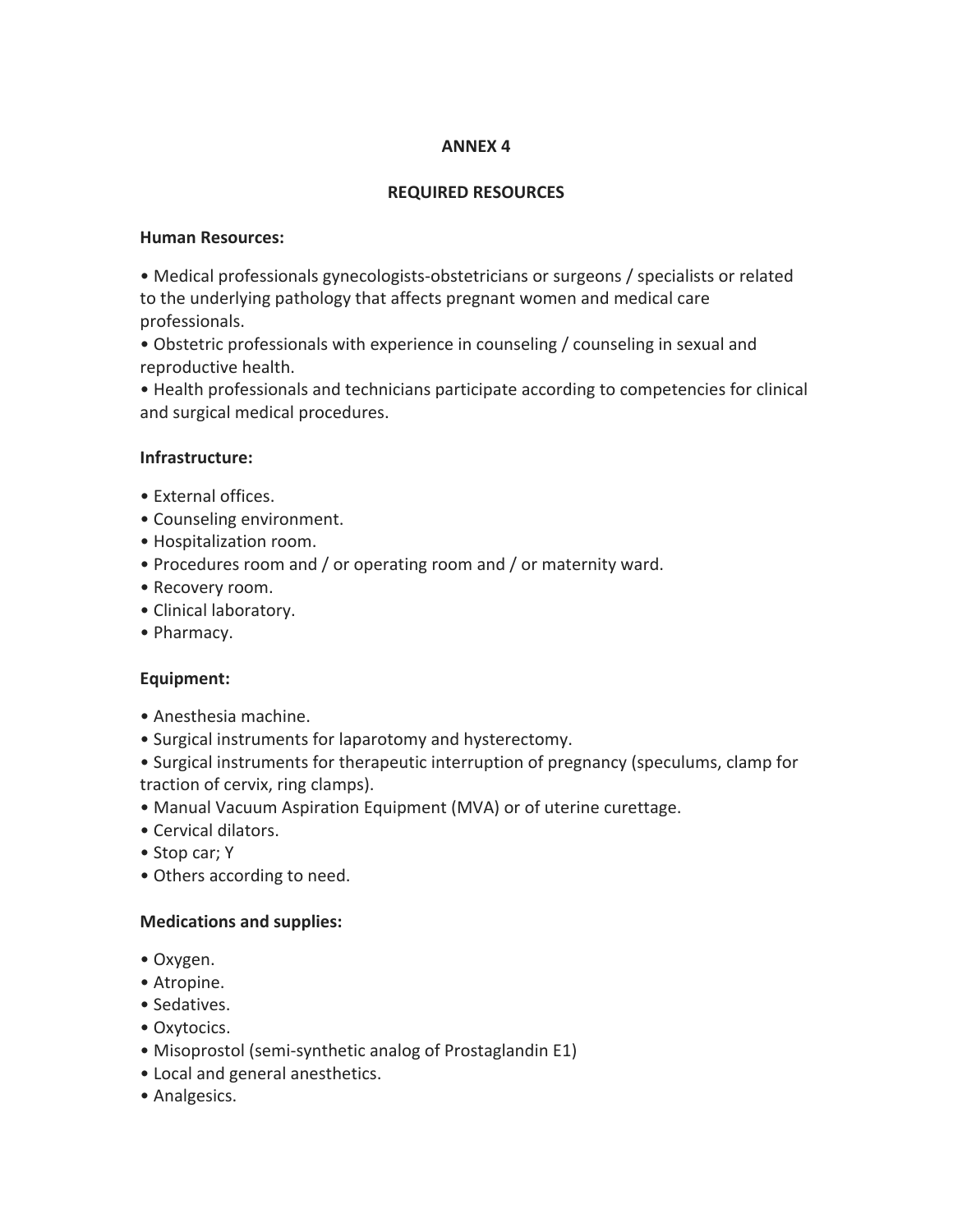- Antibiotics.
- Isotonic solutions.
- Plasma expanders.
- Blood and its derivatives: Y
- Others according to need.

Source: "Normas Legales," El Peruano, Sabado 28 de Junio de 2014, p. 526379 – 526385.

 $\mathcal{L}_\text{max}$  and  $\mathcal{L}_\text{max}$  and  $\mathcal{L}_\text{max}$ 

**Código Penal.**

 $\overline{\phantom{a}}$  , where  $\overline{\phantom{a}}$ 

[**Book II.** *Title II*]

**Capitulo II.** *Aborto*

**Artículo 114.** La mujer que causa su aborto, o consiente que otro le practique, será reprimida con pena privativa de libertad no mayer de dos años o con prestación de servicio communitario de cincuentidós a ciento cuatro jornadas.

**Artículo 115.** El que causa el aborto con el consentimiento de la gestante, será reprimido con pena privativa de libertad no menor de uno ni mayor de cuatro años.

Si sobreviene la muerte de la mujer y el agente pudo prever este resultado, la pena será no menor de dos ni mayor de cinco años.

**Artículo 116.** El que hace abortar a una mujer sin su consentimiento, será reprimido con pena privativa de libertad no menor de tres ni mayor de cinco años.

Si sobreviene la muerte de la mujer y el agente pudo prever este resultado, la pena será no menor de cinco ni mayor de diez años.

**Artículo 117.** El médico, obstétra, farmacéutico, o cualquier profesional sanitario, que abusa de su ciencia o arte para causar el aborto, será reprimido con la pena de los artículos 115o. y 116o. e inhabilitación conforme al artículo 36o., incisos 4 y 8.

**Artículo 118.** El que, con violencia, ocasiona un aborto, sin haber tenido el propósito de causarlo, siendo notorio o constándole el embarazo, será reprimido con pena privativa de libertad no mayor de dos años, o con prestación de servicio comunitario de cincuentidós a ciento cuatro jornadas.

**Artículo 119.** No es punible el aborto practicado por un médico con el